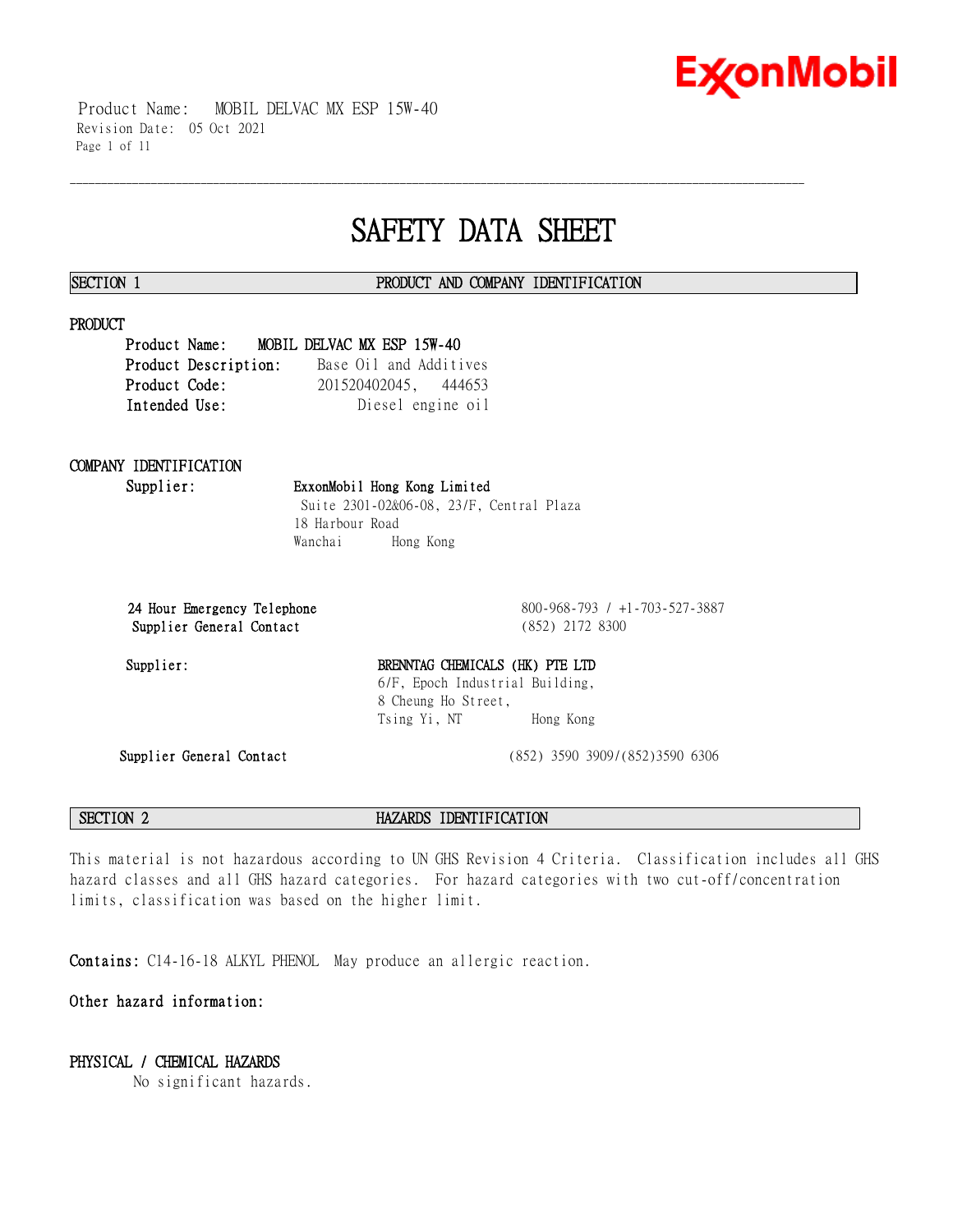

 Product Name: MOBIL DELVAC MX ESP 15W-40 Revision Date: 05 Oct 2021 Page 2 of 11

#### **HEALTH HAZARDS**

High-pressure injection under skin may cause serious damage. Excessive exposure may result in eye, skin, or respiratory irritation.

\_\_\_\_\_\_\_\_\_\_\_\_\_\_\_\_\_\_\_\_\_\_\_\_\_\_\_\_\_\_\_\_\_\_\_\_\_\_\_\_\_\_\_\_\_\_\_\_\_\_\_\_\_\_\_\_\_\_\_\_\_\_\_\_\_\_\_\_\_\_\_\_\_\_\_\_\_\_\_\_\_\_\_\_\_\_\_\_\_\_\_\_\_\_\_\_\_\_\_\_\_\_\_\_\_\_\_\_\_\_\_\_\_\_\_\_\_\_

#### **ENVIRONMENTAL HAZARDS**

No significant hazards.

**NOTE:** This material should not be used for any other purpose than the intended use in Section 1 without expert advice. Health studies have shown that chemical exposure may cause potential human health risks which may vary from person to person.

#### **SECTION 3 COMPOSITION / INFORMATION ON INGREDIENTS**

This material is defined as a mixture.

#### **Hazardous Substance(s) or Complex Substance(s) required for disclosure**

| Name                                        | CAS#              | Concentration* | GHS Hazard Codes        |
|---------------------------------------------|-------------------|----------------|-------------------------|
| ALKYL PHENOL                                | $125643 - 61 - 0$ | $-$ < 5%       | H413                    |
| C14-16-18 ALKYL PHENOL                      | Confidential      | $0.1 - < 1\%$  | H317, H373              |
| SOLVENT DEWAXED HEAVY PARAFFINIC DISTILLATE | 64742-65-0        | $-5\%$         | H304                    |
| ZINC ALKYL DITHIOPHOSPHATE                  | 113706-15-3       | $0.1 - < 1\%$  | H303, H315, H318, H401, |
|                                             |                   |                | H411                    |

\* All concentrations are percent by weight unless ingredient is a gas. Gas concentrations are in percent by volume.

### **SECTION 4 FIRST AID MEASURES**

#### **INHALATION**

Remove from further exposure. For those providing assistance, avoid exposure to yourself or others. Use adequate respiratory protection. If respiratory irritation, dizziness, nausea, or unconsciousness occurs, seek immediate medical assistance. If breathing has stopped, assist ventilation with a mechanical device or use mouth-to-mouth resuscitation.

#### **SKIN CONTACT**

Wash contact areas with soap and water. If product is injected into or under the skin, or into any part of the body, regardless of the appearance of the wound or its size, the individual should be evaluated immediately by a physician as a surgical emergency. Even though initial symptoms from high pressure injection may be minimal or absent, early surgical treatment within the first few hours may significantly reduce the ultimate extent of injury.

#### **EYE CONTACT**

Flush thoroughly with water. If irritation occurs, get medical assistance.

#### **INGESTION**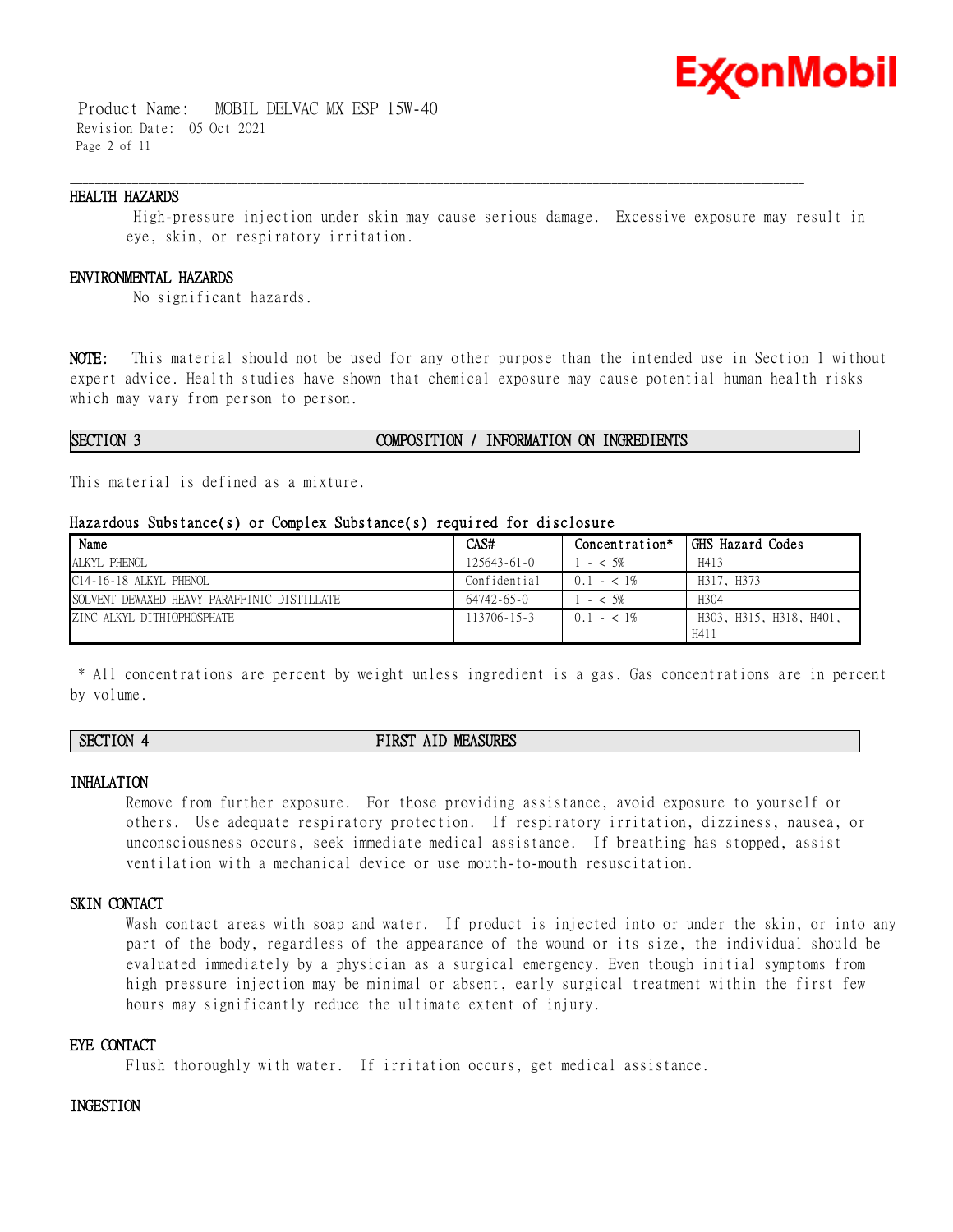

 Product Name: MOBIL DELVAC MX ESP 15W-40 Revision Date: 05 Oct 2021 Page 3 of 11

\_\_\_\_\_\_\_\_\_\_\_\_\_\_\_\_\_\_\_\_\_\_\_\_\_\_\_\_\_\_\_\_\_\_\_\_\_\_\_\_\_\_\_\_\_\_\_\_\_\_\_\_\_\_\_\_\_\_\_\_\_\_\_\_\_\_\_\_\_\_\_\_\_\_\_\_\_\_\_\_\_\_\_\_\_\_\_\_\_\_\_\_\_\_\_\_\_\_\_\_\_\_\_\_\_\_\_\_\_\_\_\_\_\_\_\_\_\_ First aid is normally not required. Seek medical attention if discomfort occurs.

#### **SECTION 5 FIRE FIGHTING MEASURES**

#### **EXTINGUISHING MEDIA**

**Appropriate Extinguishing Media:** Use water fog, foam, dry chemical or carbon dioxide (CO2) to extinguish flames.

**Inappropriate Extinguishing Media:** Straight streams of water

#### **FIRE FIGHTING**

**Fire Fighting Instructions:** Evacuate area. Prevent run-off from fire control or dilution from entering streams, sewers or drinking water supply. Fire-fighters should use standard protective equipment and in enclosed spaces, self-contained breathing apparatus (SCBA). Use water spray to cool fire exposed surfaces and to protect personnel.

**Hazardous Combustion Products:** Aldehydes, Incomplete combustion products, Oxides of carbon, Smoke, Fume, Sulphur oxides

#### **FLAMMABILITY PROPERTIES**

**Flash Point [Method]:** >215 C (419 F) [ ASTM D-92] **Flammable Limits (Approximate volume % in air):** LEL: 0.9 UEL: 7.0 **Autoignition Temperature:** N/D

#### **SECTION 6 ACCIDENTAL RELEASE MEASURES**

#### **NOTIFICATION PROCEDURES**

In the event of a spill or accidental release, notify relevant authorities in accordance with all applicable regulations.

#### **PROTECTIVE MEASURES**

Avoid contact with spilled material. See Section 5 for fire fighting information. See the Hazard Identification Section for Significant Hazards. See Section 4 for First Aid Advice. See Section 8 for advice on the minimum requirements for personal protective equipment. Additional protective measures may be necessary, depending on the specific circumstances and/or the expert judgment of the emergency responders.

For emergency responders: Respiratory protection: respiratory protection will be necessary only in special cases, e.g., formation of mists. Half-face or full-face respirator with filter(s) for dust/organic vapor or Self Contained Breathing Apparatus (SCBA) can be used depending on the size of spill and potential level of exposure. If the exposure cannot be completely characterized or an oxygen deficient atmosphere is possible or anticipated, SCBA is recommended. Work gloves that are resistant to hydrocarbons are recommended. Gloves made of polyvinyl acetate (PVA) are not waterresistant and are not suitable for emergency use. Chemical goggles are recommended if splashes or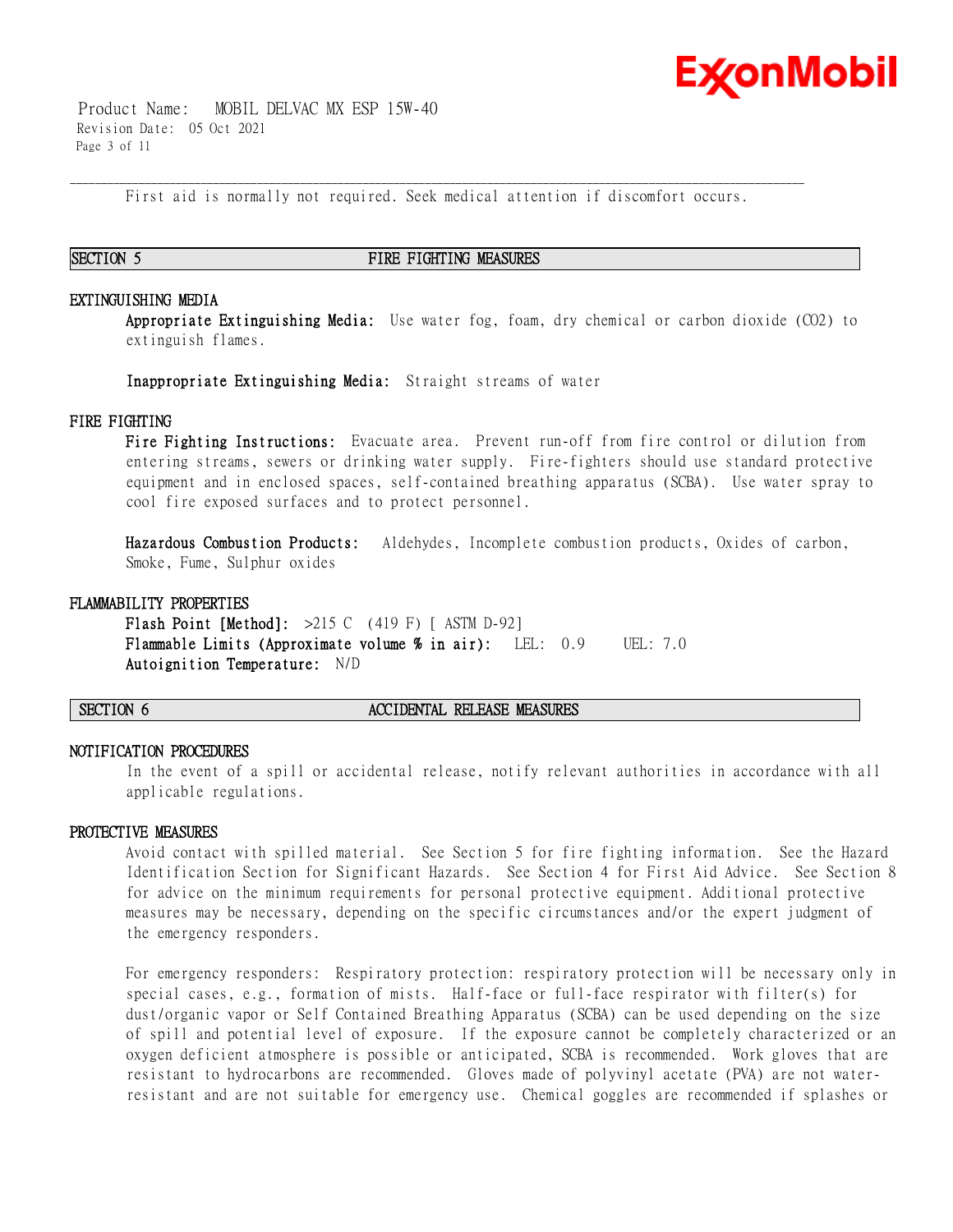

 Product Name: MOBIL DELVAC MX ESP 15W-40 Revision Date: 05 Oct 2021 Page 4 of 11

> contact with eyes is possible. Small spills: normal antistatic work clothes are usually adequate. Large spills: full body suit of chemical resistant, antistatic material is recommended.

#### **SPILL MANAGEMENT**

Land Spill: Stop leak if you can do so without risk. Recover by pumping or with suitable absorbent.

\_\_\_\_\_\_\_\_\_\_\_\_\_\_\_\_\_\_\_\_\_\_\_\_\_\_\_\_\_\_\_\_\_\_\_\_\_\_\_\_\_\_\_\_\_\_\_\_\_\_\_\_\_\_\_\_\_\_\_\_\_\_\_\_\_\_\_\_\_\_\_\_\_\_\_\_\_\_\_\_\_\_\_\_\_\_\_\_\_\_\_\_\_\_\_\_\_\_\_\_\_\_\_\_\_\_\_\_\_\_\_\_\_\_\_\_\_\_

**Water Spill:** Stop leak if you can do so without risk. Confine the spill immediately with booms. Warn other shipping. Remove from the surface by skimming or with suitable absorbents. Seek the advice of a specialist before using dispersants.

Water spill and land spill recommendations are based on the most likely spill scenario for this material; however, geographic conditions, wind, temperature, (and in the case of a water spill) wave and current direction and speed may greatly influence the appropriate action to be taken. For this reason, local experts should be consulted. Note: Local regulations may prescribe or limit action to be taken.

#### **ENVIRONMENTAL PRECAUTIONS**

Large Spills: Dyke far ahead of liquid spill for later recovery and disposal. Prevent entry into waterways, sewers, basements or confined areas.

### **SECTION 7 HANDLING AND STORAGE**

#### **HANDLING**

Avoid contact with used product. Prevent small spills and leakage to avoid slip hazard. Material can accumulate static charges which may cause an electrical spark (ignition source). When the material is handled in bulk, an electrical spark could ignite any flammable vapors from liquids or residues that may be present (e.g., during switch-loading operations). Use proper bonding and/or earthing procedures. However, bonding and earthing may not eliminate the hazard from static accumulation. Consult local applicable standards for guidance. Additional references include American Petroleum Institute 2003 (Protection Against Ignitions Arising out of Static, Lightning and Stray Currents) or National Fire Protection Agency 77 (Recommended Practice on Static Electricity) or CENELEC CLC/TR 50404 (Electrostatics - Code of practice for the avoidance of hazards due to static electricity).

**Static Accumulator:** This material is a static accumulator.

#### **STORAGE**

The type of container used to store the material may affect static accumulation and dissipation. Do not store in open or unlabelled containers.

#### **SECTION 8 EXPOSURE CONTROLS / PERSONAL PROTECTION**

**EXPOSURE LIMIT VALUES**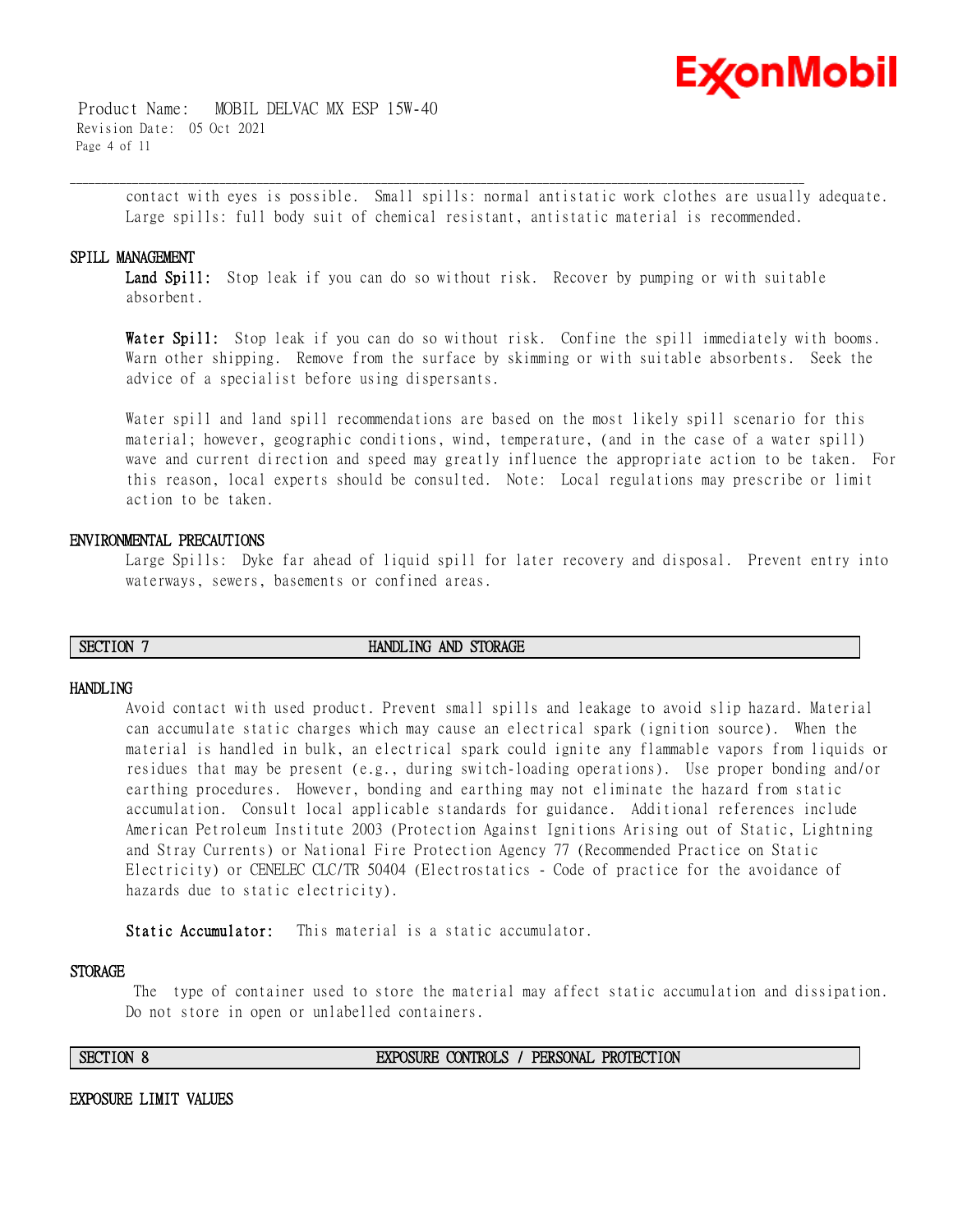

 Product Name: MOBIL DELVAC MX ESP 15W-40 Revision Date: 05 Oct 2021 Page 5 of 11

#### **Exposure limits/standards (Note: Exposure limits are not additive)**

| Substance Name                          | Form     | Limit/Standard |                   | Note | Source | Year         |      |
|-----------------------------------------|----------|----------------|-------------------|------|--------|--------------|------|
| SOLVENT DEWAXED HEAVY PARAFFINIC Mist.  |          | <b>STEL</b>    | $10 \text{ mg/m}$ |      |        | Hong Kong    | 2002 |
| <b>DISTILLATE</b>                       |          |                |                   |      |        | <b>OELs</b>  |      |
| SOLVENT DEWAXED HEAVY PARAFFINIC IMist. |          | TWA            | mg/m3             |      |        | Hong Kong    | 2002 |
| <b>DISTILLATE</b>                       |          |                |                   |      |        | <b>OELs</b>  |      |
| SOLVENT DEWAXED HEAVY PARAFFINIC        | Inhalabl | <b>TWA</b>     | mg/m3             |      |        | <b>ACGIH</b> | 2020 |
| <b>DISTILLATE</b>                       |          |                |                   |      |        |              |      |
|                                         | fraction |                |                   |      |        |              |      |
|                                         |          |                |                   |      |        |              |      |

\_\_\_\_\_\_\_\_\_\_\_\_\_\_\_\_\_\_\_\_\_\_\_\_\_\_\_\_\_\_\_\_\_\_\_\_\_\_\_\_\_\_\_\_\_\_\_\_\_\_\_\_\_\_\_\_\_\_\_\_\_\_\_\_\_\_\_\_\_\_\_\_\_\_\_\_\_\_\_\_\_\_\_\_\_\_\_\_\_\_\_\_\_\_\_\_\_\_\_\_\_\_\_\_\_\_\_\_\_\_\_\_\_\_\_\_\_\_

**Exposure limits/standards for materials that can be formed when handling this product:** When mists / aerosols can occur the following is recommended: 5 mg/m3 - ACGIH TLV (inhalable fraction).

NOTE: Limits/standards shown for guidance only. Follow applicable regulations.

#### **ENGINEERING CONTROLS**

The level of protection and types of controls necessary will vary depending upon potential exposure conditions. Control measures to consider:

No special requirements under ordinary conditions of use and with adequate ventilation.

#### **PERSONAL PROTECTION**

Personal protective equipment selections vary based on potential exposure conditions such as applications, handling practices, concentration and ventilation. Information on the selection of protective equipment for use with this material, as provided below, is based upon intended, normal usage.

**Respiratory Protection:** If engineering controls do not maintain airborne contaminant concentrations at a level which is adequate to protect worker health, an approved respirator may be appropriate. Respirator selection, use, and maintenance must be in accordance with regulatory requirements, if applicable. Types of respirators to be considered for this material include:

No special requirements under ordinary conditions of use and with adequate ventilation. Particulate

For high airborne concentrations, use an approved supplied-air respirator, operated in positive pressure mode. Supplied air respirators with an escape bottle may be appropriate when oxygen levels are inadequate, gas/vapour warning properties are poor, or if air purifying filter capacity/rating may be exceeded.

**Hand Protection:** Any specific glove information provided is based on published literature and glove manufacturer data. Glove suitability and breakthrough time will differ depending on the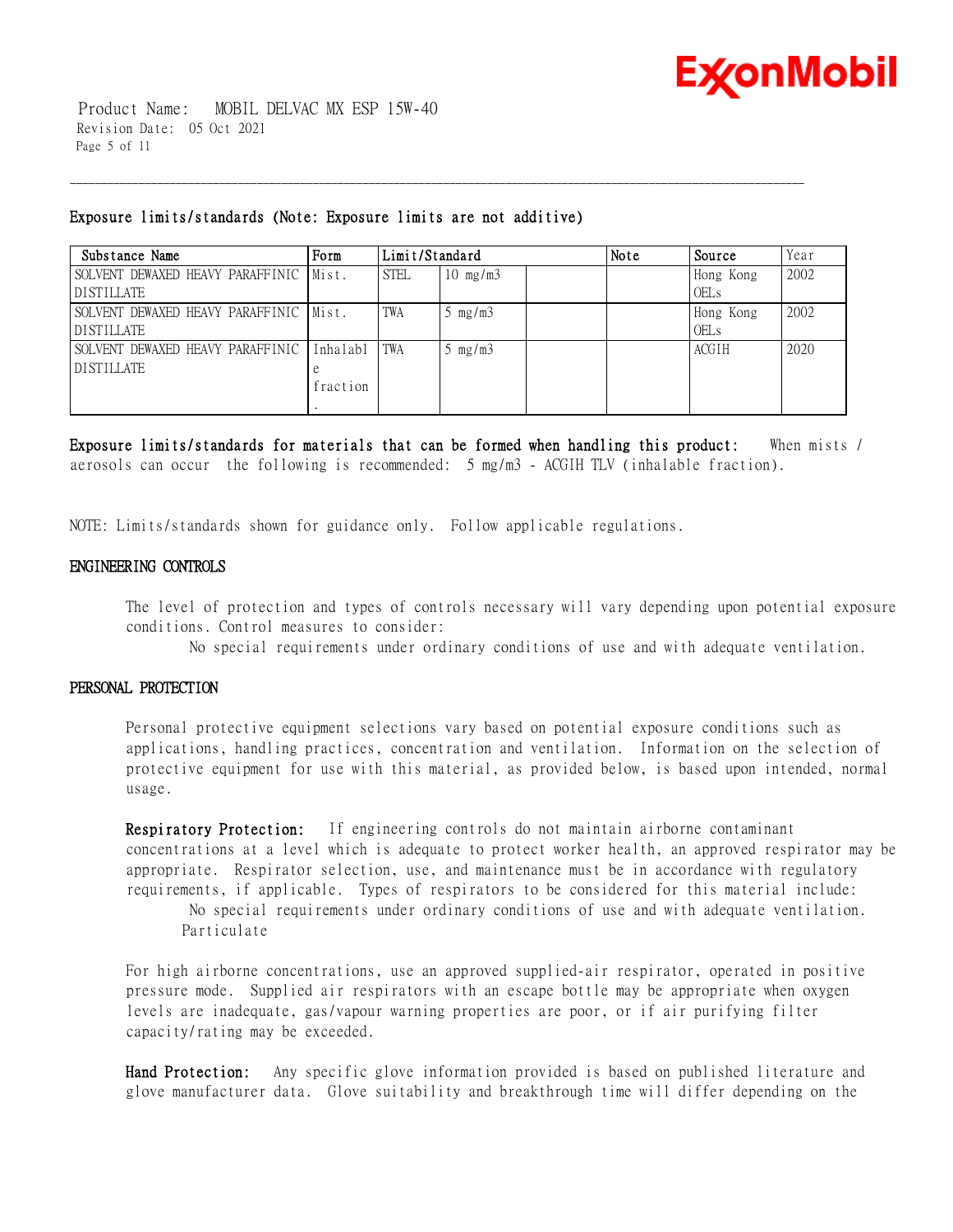

 Product Name: MOBIL DELVAC MX ESP 15W-40 Revision Date: 05 Oct 2021 Page 6 of 11

> specific use conditions. Contact the glove manufacturer for specific advice on glove selection and breakthrough times for your use conditions. Inspect and replace worn or damaged gloves. The types of gloves to be considered for this material include:

No protection is ordinarily required under normal conditions of use. Nitrile,Viton

**Eye Protection:** If contact is likely, safety glasses with side shields are recommended.

\_\_\_\_\_\_\_\_\_\_\_\_\_\_\_\_\_\_\_\_\_\_\_\_\_\_\_\_\_\_\_\_\_\_\_\_\_\_\_\_\_\_\_\_\_\_\_\_\_\_\_\_\_\_\_\_\_\_\_\_\_\_\_\_\_\_\_\_\_\_\_\_\_\_\_\_\_\_\_\_\_\_\_\_\_\_\_\_\_\_\_\_\_\_\_\_\_\_\_\_\_\_\_\_\_\_\_\_\_\_\_\_\_\_\_\_\_\_

**Skin and Body Protection:** Any specific clothing information provided is based on published literature or manufacturer data. The types of clothing to be considered for this material include: No skin protection is ordinarily required under normal conditions of use. In accordance with good industrial hygiene practices, precautions should be taken to avoid skin contact.

**Specific Hygiene Measures:** Always observe good personal hygiene measures, such as washing after handling the material and before eating, drinking, and/or smoking. Routinely wash work clothing and protective equipment to remove contaminants. Discard contaminated clothing and footwear that cannot be cleaned. Practice good housekeeping.

#### **ENVIRONMENTAL CONTROLS**

Comply with applicable environmental regulations limiting discharge to air, water and soil. Protect the environment by applying appropriate control measures to prevent or limit emissions.

#### **SECTION 9 PHYSICAL AND CHEMICAL PROPERTIES**

**Note: Physical and chemical properties are provided for safety, health and environmental considerations only and may not fully represent product specifications. Contact the Supplier for additional information.**

#### **GENERAL INFORMATION Physical State:** Liquid

**Colour:** Amber **Odour:** Characteristic **Odour Threshold:** N/D

#### **IMPORTANT HEALTH, SAFETY, AND ENVIRONMENTAL INFORMATION**

**Relative Density (at 15 C):** 0.875 **Flash Point [Method]:** >215 C (419 F) [ ASTM D-92] **Flammable Limits (Approximate volume % in air):** LEL: 0.9 UEL: 7.0 **Flammability (Solid, Gas):** N/A **Autoignition Temperature:** N/D **Boiling Point / Range:** > 316 C (600 F) **Vapour Density (Air = 1):** N/D **Vapour Pressure:** < 0.013 kPa (0.1 mm Hg) at 20 C **Evaporation Rate (n-butyl acetate = 1):** N/D **pH:** N/A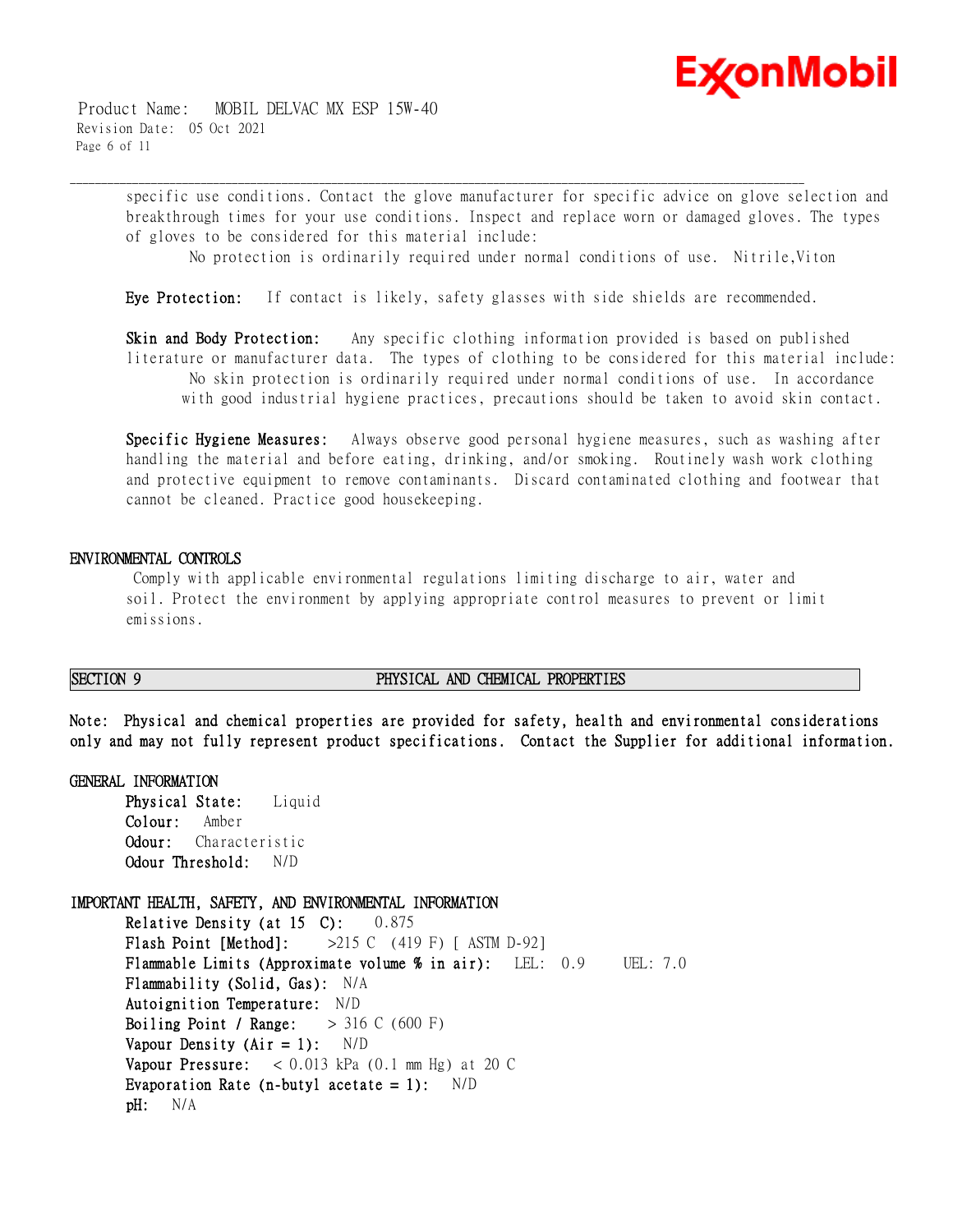

 Product Name: MOBIL DELVAC MX ESP 15W-40 Revision Date: 05 Oct 2021 Page 7 of 11

**Log Pow (n-Octanol/Water Partition Coefficient):** > 3.5

**Solubility in Water:** Negligible **Viscosity:** 114 cSt (114 mm2/sec) at 40 C | 15 cSt (15 mm2/sec) at 100 C **Freezing Point:** N/D **Melting Point:** N/A **Decomposition Temperature:** N/D **Oxidizing Properties:** See Hazards Identification Section.

\_\_\_\_\_\_\_\_\_\_\_\_\_\_\_\_\_\_\_\_\_\_\_\_\_\_\_\_\_\_\_\_\_\_\_\_\_\_\_\_\_\_\_\_\_\_\_\_\_\_\_\_\_\_\_\_\_\_\_\_\_\_\_\_\_\_\_\_\_\_\_\_\_\_\_\_\_\_\_\_\_\_\_\_\_\_\_\_\_\_\_\_\_\_\_\_\_\_\_\_\_\_\_\_\_\_\_\_\_\_\_\_\_\_\_\_\_\_

#### **OTHER INFORMATION**

**Pour Point:**  $-27 \text{ C} \quad (-17 \text{ F})$ **DMSO Extract (mineral oil only), IP-346:** < 3 %wt

#### **SECTION 10 STABILITY AND REACTIVITY**

**STABILITY:** Material is stable under normal conditions.

**CONDITIONS TO AVOID:** Excessive heat. High energy sources of ignition.

**MATERIALS TO AVOID:** Strong oxidisers

**HAZARDOUS DECOMPOSITION PRODUCTS:** Material does not decompose at ambient temperatures.

**POSSIBILITY OF HAZARDOUS REACTIONS:** Hazardous polymerization will not occur.

### **SECTION 11 TOXICOLOGICAL INFORMATION**

### **INFORMATION ON TOXICOLOGICAL EFFECTS**

| Hazard Class                            | <u>Conclusion /</u><br><u>Remarks</u>                      |  |
|-----------------------------------------|------------------------------------------------------------|--|
| Inhalation                              |                                                            |  |
| Acute Toxicity: No end point data for   | Minimally Toxic. Based on assessment of the components.    |  |
| material.                               |                                                            |  |
| Irritation: No end point data for       | Negligible hazard at ambient/normal handling temperatures. |  |
| material.                               |                                                            |  |
| Ingestion                               |                                                            |  |
| Acute Toxicity: No end point data for   | Minimally Toxic. Based on assessment of the components.    |  |
| material.                               |                                                            |  |
| Skin                                    |                                                            |  |
| Acute Toxicity: No end point data for   | Minimally Toxic. Based on assessment of the components.    |  |
| material.                               |                                                            |  |
| Skin Corrosion/Irritation: No end point | Negligible irritation to skin at ambient temperatures.     |  |
| data for material.                      | Based on assessment of the components.                     |  |
| Eye                                     |                                                            |  |
| Serious Eye Damage/Irritation: No end   | May cause mild, short-lasting discomfort to eyes. Based on |  |
| point data for material.                | assessment of the components.                              |  |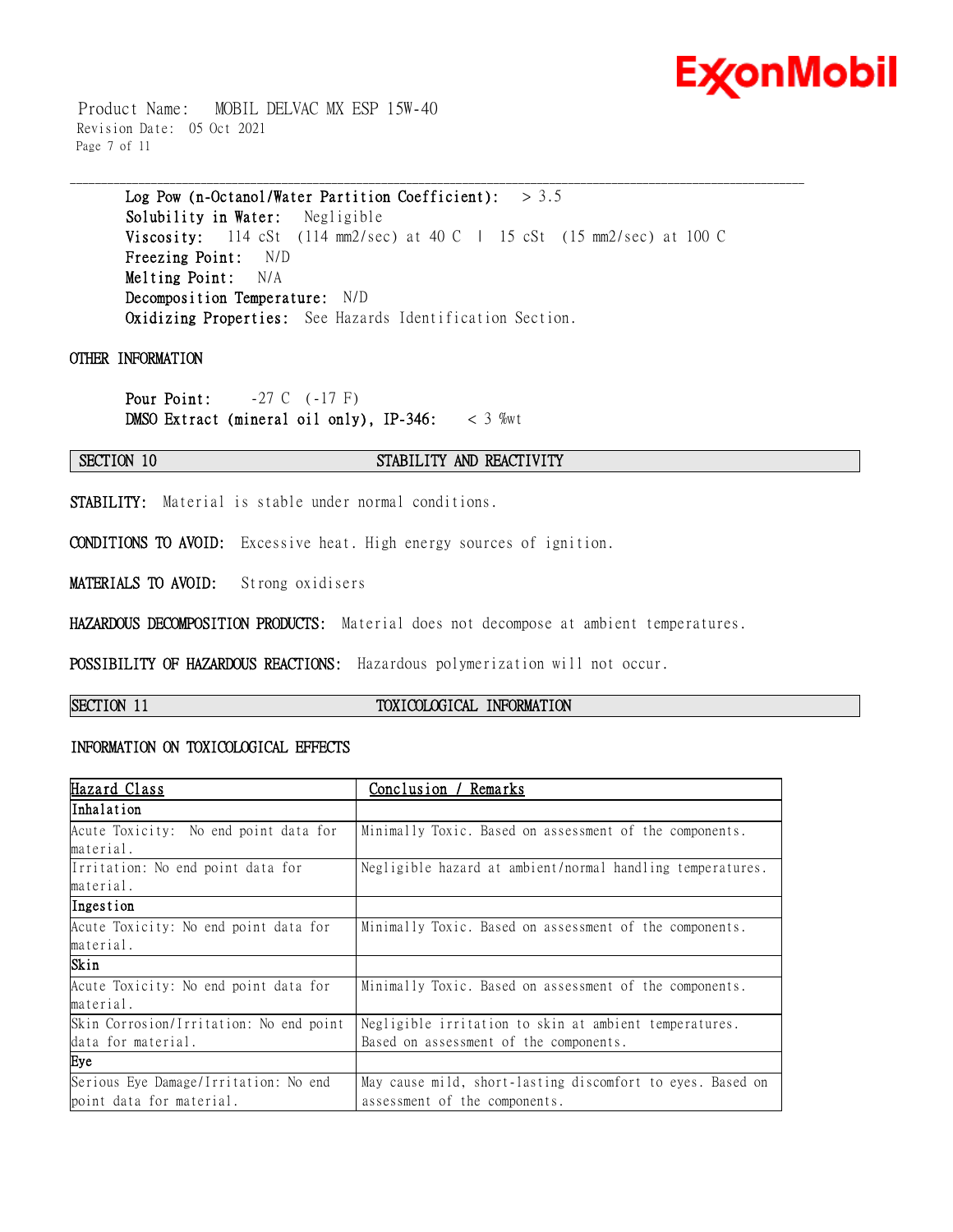

 Product Name: MOBIL DELVAC MX ESP 15W-40 Revision Date: 05 Oct 2021 Page 8 of 11

| Sensitisation                                 |                                                             |  |
|-----------------------------------------------|-------------------------------------------------------------|--|
| Respiratory Sensitization: No end point       | Not expected to be a respiratory sensitizer.                |  |
| data for material.                            |                                                             |  |
| Skin Sensitization: No end point data         | Not expected to be a skin sensitizer. Based on assessment   |  |
| for material.                                 | of the components.                                          |  |
| Aspiration: Data available.                   | Not expected to be an aspiration hazard. Based on physico-  |  |
|                                               | chemical properties of the material.                        |  |
| Germ Cell Mutagenicity: No end point          | Not expected to be a germ cell mutagen. Based on assessment |  |
| data for material.                            | of the components.                                          |  |
| <b>Carcinogenicity:</b> No end point data for | Not expected to cause cancer. Based on assessment of the    |  |
| material.                                     | components.                                                 |  |
| <b>Reproductive Toxicity:</b> No end point    | Not expected to be a reproductive toxicant. Based on        |  |
| data for material.                            | assessment of the components.                               |  |
| Lactation: No end point data for              | Not expected to cause harm to breast-fed children.          |  |
| material.                                     |                                                             |  |
| Specific Target Organ Toxicity (STOT)         |                                                             |  |
| Single Exposure: No end point data for        | Not expected to cause organ damage from a single exposure.  |  |
| material.                                     |                                                             |  |
| Repeated Exposure: No end point data          | Not expected to cause organ damage from prolonged or        |  |
| for material.                                 | repeated exposure. Based on assessment of the components.   |  |

#### **OTHER INFORMATION**

#### **For the product itself:**

Component concentrations in this formulation would not be expected to cause skin sensitization, based on tests of the components, this formulation, or similar formulations.

Diesel engine oils: Not carcinogenic in animals tests. Used and unused diesel engine oils did not produce any carcinogenic effects in chronic mouse skin painting studies. Oils that are used in gasoline engines may become hazardous and display the following properties: Carcinogenic in animal tests. Caused mutations in vitro. Possible allergen and photoallergen. Contains polycyclic aromatic compounds (PAC) from combustion products of gasoline and/or thermal degradation products.

#### **Contains:**

Base oil severely refined: Not carcinogenic in animal studies. Representative material passes IP-346, Modified Ames test, and/or other screening tests. Dermal and inhalation studies showed minimal effects; lung non-specific infiltration of immune cells, oil deposition and minimal granuloma formation. Not sensitising in test animals.

### **IARC Classification: The following ingredients are cited on the lists below:** None.

|              | -FREGULATORY LISTS SEARCHED- |               |
|--------------|------------------------------|---------------|
| $1 = IARC 1$ | $2 = IARC 2A$                | $3 = IARC$ 2B |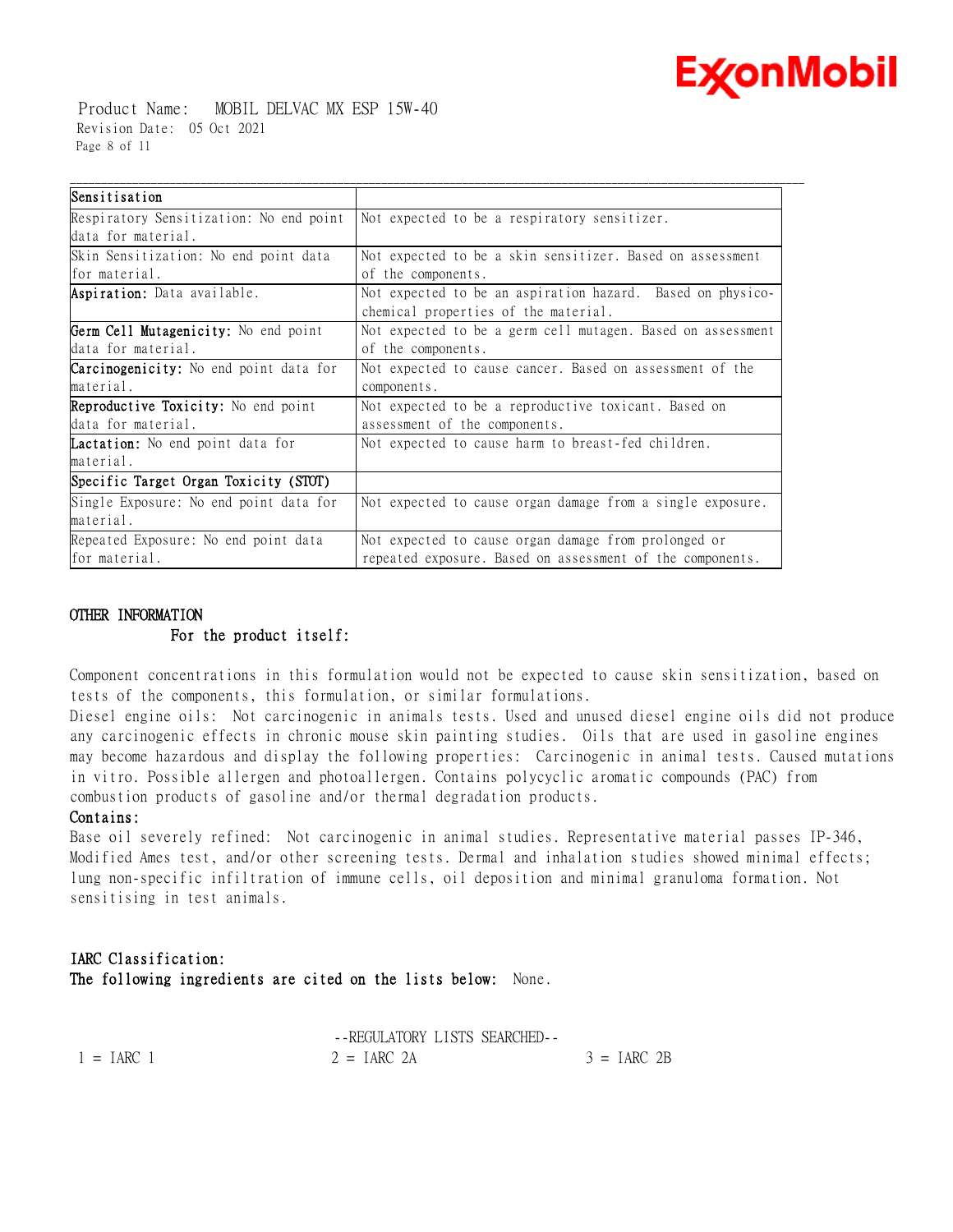

 Product Name: MOBIL DELVAC MX ESP 15W-40 Revision Date: 05 Oct 2021 Page 9 of 11

#### **SECTION 12 ECOLOGICAL INFORMATION**

\_\_\_\_\_\_\_\_\_\_\_\_\_\_\_\_\_\_\_\_\_\_\_\_\_\_\_\_\_\_\_\_\_\_\_\_\_\_\_\_\_\_\_\_\_\_\_\_\_\_\_\_\_\_\_\_\_\_\_\_\_\_\_\_\_\_\_\_\_\_\_\_\_\_\_\_\_\_\_\_\_\_\_\_\_\_\_\_\_\_\_\_\_\_\_\_\_\_\_\_\_\_\_\_\_\_\_\_\_\_\_\_\_\_\_\_\_\_

The information given is based on data for the material, components of the material, or for similar materials, through the application of bridging principals.

#### **ECOTOXICITY**

Material -- Not expected to be harmful to aquatic organisms.

#### **MOBILITY**

 Base oil component -- Low solubility and floats and is expected to migrate from water to the land. Expected to partition to sediment and wastewater solids.

#### **PERSISTENCE AND DEGRADABILITY**

#### **Biodegradation:**

Base oil component -- Expected to be inherently biodegradable

#### **BIOACCUMULATION POTENTIAL**

 Base oil component -- Has the potential to bioaccumulate, however metabolism or physical properties may reduce the bioconcentration or limit bioavailability.

#### **SECTION 13 DISPOSAL CONSIDERATIONS**

Disposal recommendations based on material as supplied. Disposal must be in accordance with current applicable laws and regulations, and material characteristics at time of disposal.

#### **DISPOSAL RECOMMENDATIONS**

Product is suitable for burning in an enclosed controlled burner for fuel value or disposal by supervised incineration at very high temperatures to prevent formation of undesirable combustion products. Protect the environment. Dispose of used oil at designated sites. Minimize skin contact. Do not mix used oils with solvents, brake fluids or coolants.

**Empty Container Warning** Empty Container Warning (where applicable): Empty containers may contain residue and can be dangerous. Do not attempt to refill or clean containers without proper instructions. Empty drums should be completely drained and safely stored until appropriately reconditioned or disposed. Empty containers should be taken for recycling, recovery, or disposal through suitably qualified or licensed contractor and in accordance with governmental regulations. DO NOT PRESSURISE, CUT, WELD, BRAZE, SOLDER, DRILL, GRIND, OR EXPOSE SUCH CONTAINERS TO HEAT, FLAME, SPARKS, STATIC ELECTRICITY, OR OTHER SOURCES OF IGNITION. THEY MAY EXPLODE AND CAUSE INJURY OR DEATH.

#### **SECTION 14 TRANSPORT INFORMATION**

**LAND (ADR)** : Not Regulated for Land Transport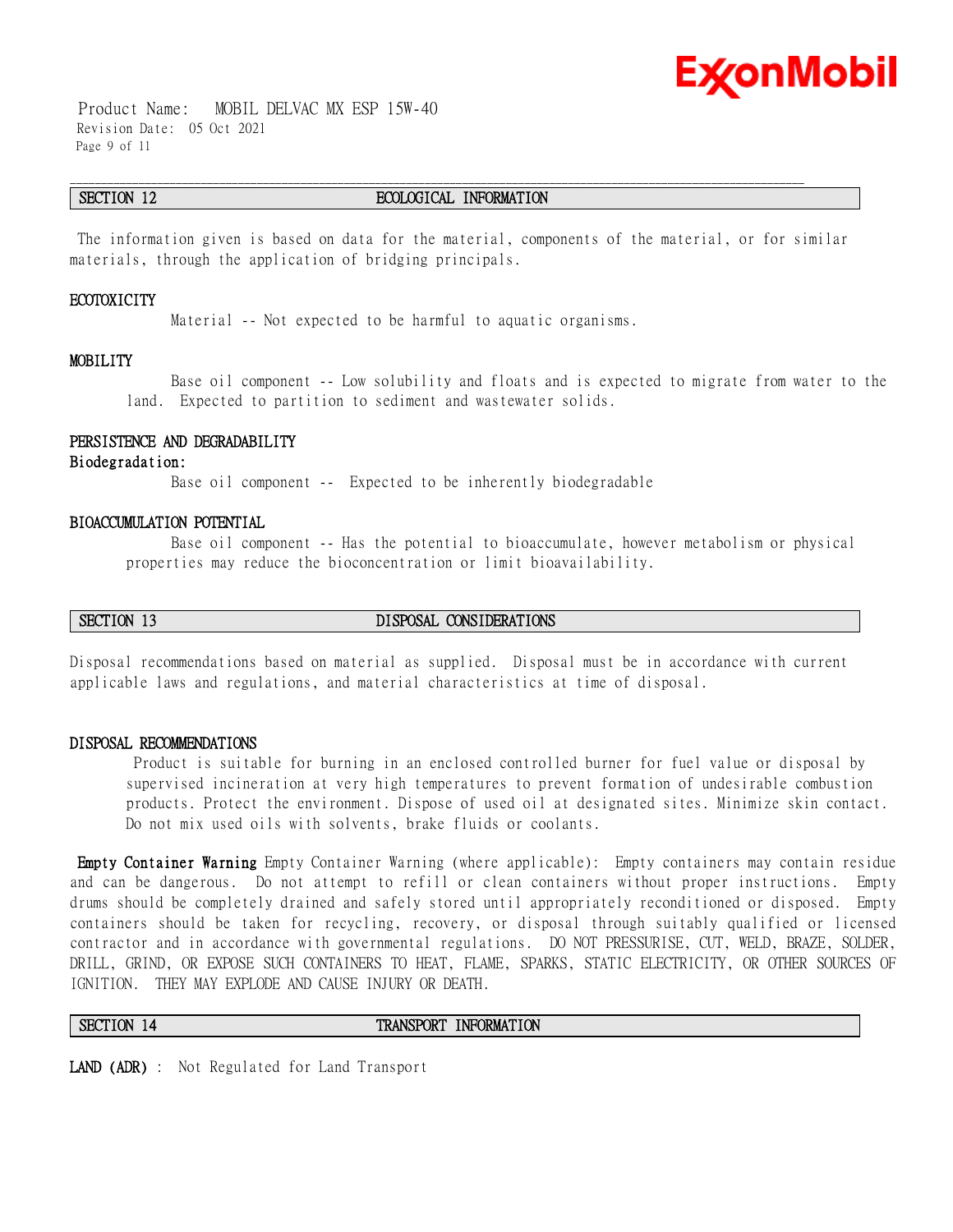

 Product Name: MOBIL DELVAC MX ESP 15W-40 Revision Date: 05 Oct 2021 Page 10 of 11

**SEA (IMDG):** Not Regulated for Sea Transport according to IMDG-Code

**Marine Pollutant:** No

**AIR (IATA):** Not Regulated for Air Transport

#### **SECTION 15 REGULATORY INFORMATION**

\_\_\_\_\_\_\_\_\_\_\_\_\_\_\_\_\_\_\_\_\_\_\_\_\_\_\_\_\_\_\_\_\_\_\_\_\_\_\_\_\_\_\_\_\_\_\_\_\_\_\_\_\_\_\_\_\_\_\_\_\_\_\_\_\_\_\_\_\_\_\_\_\_\_\_\_\_\_\_\_\_\_\_\_\_\_\_\_\_\_\_\_\_\_\_\_\_\_\_\_\_\_\_\_\_\_\_\_\_\_\_\_\_\_\_\_\_\_

Material is not hazardous according to UN GHS Revision 4 Criteria.

#### **REGULATORY STATUS AND APPLICABLE LAWS AND REGULATIONS**

**Listed or exempt from listing/notification on the following chemical inventories :** DSL, ENCS, ISHL, PICCS, TSCA

 **Special Cases:** 

| Inventory    | Status             |
|--------------|--------------------|
| AIIC         | Restrictions Apply |
| <b>IECSC</b> | Restrictions Apply |
| <b>KECI</b>  | Restrictions Apply |
| <b>TCSI</b>  | Restrictions Apply |

### **SECTION 16 OTHER INFORMATION**

### **N/D = Not determined, N/A = Not applicable**

**KEY TO THE H-CODES CONTAINED IN SECTION 3 OF THIS DOCUMENT (for information only):**

H303: May be harmful if swallowed; Acute Tox Oral, Cat 5

- H304: May be fatal if swallowed and enters airways; Aspiration, Cat 1
- H315: Causes skin irritation; Skin Corr/Irritation, Cat 2

H317: May cause allergic skin reaction; Skin Sensitisation, Cat 1

- H318: Causes serious eye damage; Serious Eye Damage/Irr, Cat 1
- H373: May cause damage to organs through prolonged or repeated exposure; Target Organ, Repeated, Cat 2

H401: Toxic to aquatic life; Acute Env Tox, Cat 2

- H411: Toxic to aquatic life with long lasting effects; Chronic Env Tox, Cat 2
- H413: May cause long lasting harmful effects to aquatic life; Chronic Env Tox, Cat 4

#### **THIS SAFETY DATA SHEET CONTAINS THE FOLLOWING REVISIONS:**

Section 01: Product Intended Use information was modified.